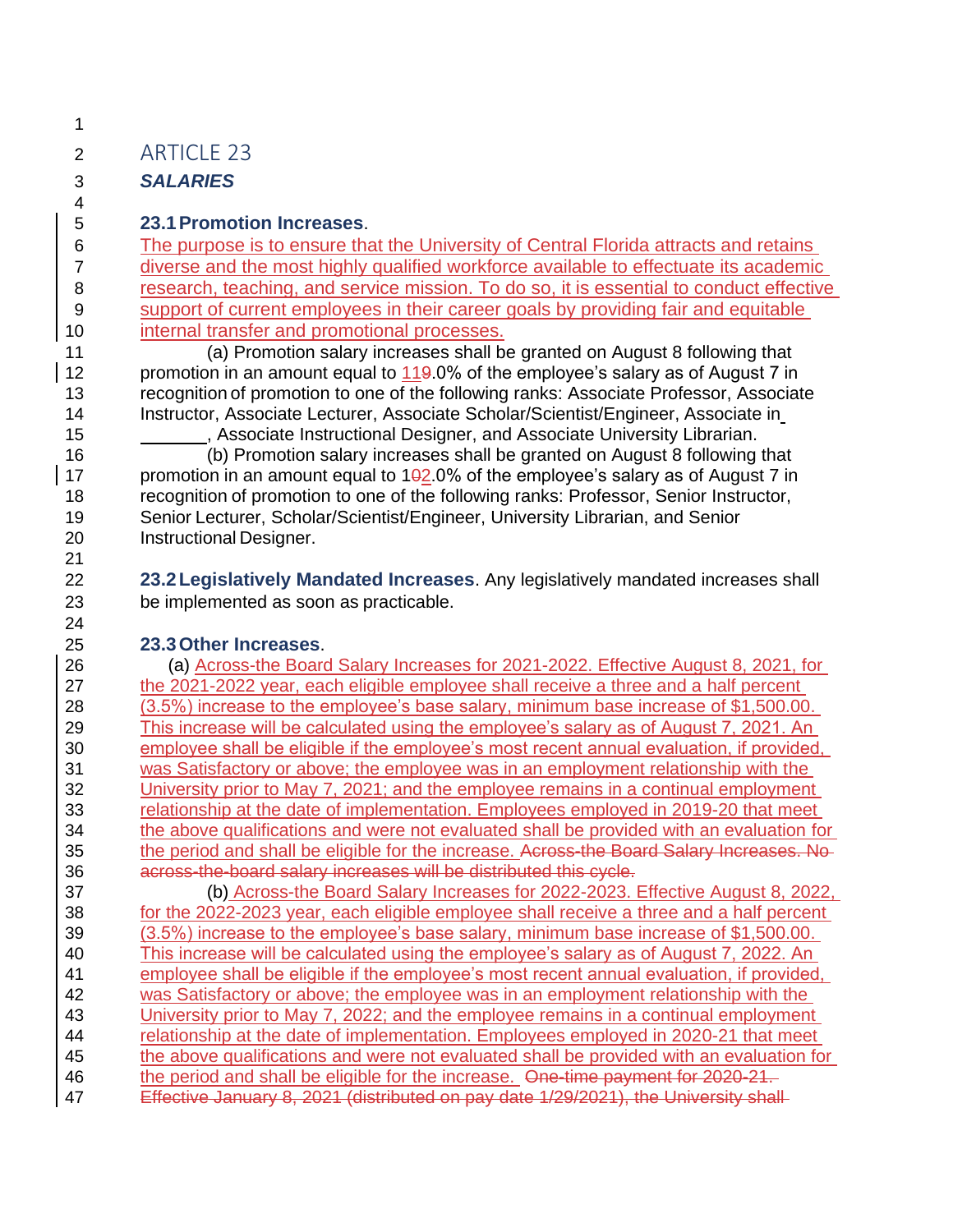provide a one-time payment of \$1,200 to each educational and general (E&G) funded employee who was in a continual, non-OPS employment relationship with the University on June 30, 2020, whose 2019-20 annual evaluation, if provided, was Satisfactory or 51 above, and who remains employed by the University in an in-unit position at the date of implementation. Those employed on or after January 10, 2020 who did not receive an annual evaluation will be assigned a Satisfactory rating for the purposes of this payment. 54 If an employee's position is less than 1.0 FTE, the payment shall be prorated. Contract- and grant (C&G) and auxiliary funded employees are also eligible, but any monies 56 provided in such cases shall be paid from the appropriate contract, grant, or auxiliary-revenues, if such increases are provided by the granting agency.

 (c) Across-the Board Salary Increases for 2023-2024. Effective August 8, 2023, for the 2023-2024 year, each eligible employee shall receive a three and a half percent (3.5%) increase to the employee's base salary, minimum base increase of \$1,500.00. This increase will be calculated using the employee's salary as of August 7, 2023. An employee shall be eligible if the employee's most recent annual evaluation, if provided, was Satisfactory or above; the employee was in an employment relationship with the University prior to May 7, 2023; and the employee remains in a continual employment relationship at the date of implementation. Employees employed in 2021-22 that meet the above qualifications and were not evaluated shall be provided with an evaluation for the period and shall be eligible for the increase. 

 (d)Merit Salary Increases. No merit salary increases will be distributed this cycle.

 **23.4Annual Incentive Award Programs**. Incentive Award Programs recognize and promote employee excellence and productivity that respond to and support the mission of the University of Central Florida, including its strategic initiatives and five key goals. The provost or his or her designee shall give final approval for awards to successful 77 faculty. Each year, the University shall make available to eligible employees 445-125 Incentive Awards. The awards shall be distributed to awardees in the next award cycle after ratification of this document as set forth below. Regardless of contract length (9 months through 12 months), award recipients shall receive a one-time award of \$5,000 as soon as practicable and a \$5,000 increase to their salary effective at the beginning of the succeeding academic year. Employees on visiting and other temporary appointments are not eligible for incentive awards. Employees on non-E&G funding will be eligible for the increase depending on availability of funds. All full-time employees in 85 the appropriate discipline with at least four years of continuous, non-OPS service at UCF immediately prior to the current year are eligible.

 (a) UCF-Teaching Incentive Program. The UCF-Teaching Incentive Program ("UCF-TIP") rewards teaching productivity and excellence. Each academic year the 89 University shall make available up to  $\frac{f}{f}$  the UCF-TIP awards to eligible employees. The UCF-TIP award recognizes employee contributions to UCF's key goals of offering the best undergraduate education available in Florida and achieving international prominence in key programs of graduate study. Employees applying for TIPs must meet current productivity criteria.

 (b) UCF-Research Incentive Award Program. The UCF-Research Incentive Award ("UCF-RIA") program recognizes outstanding research, scholarly, or creative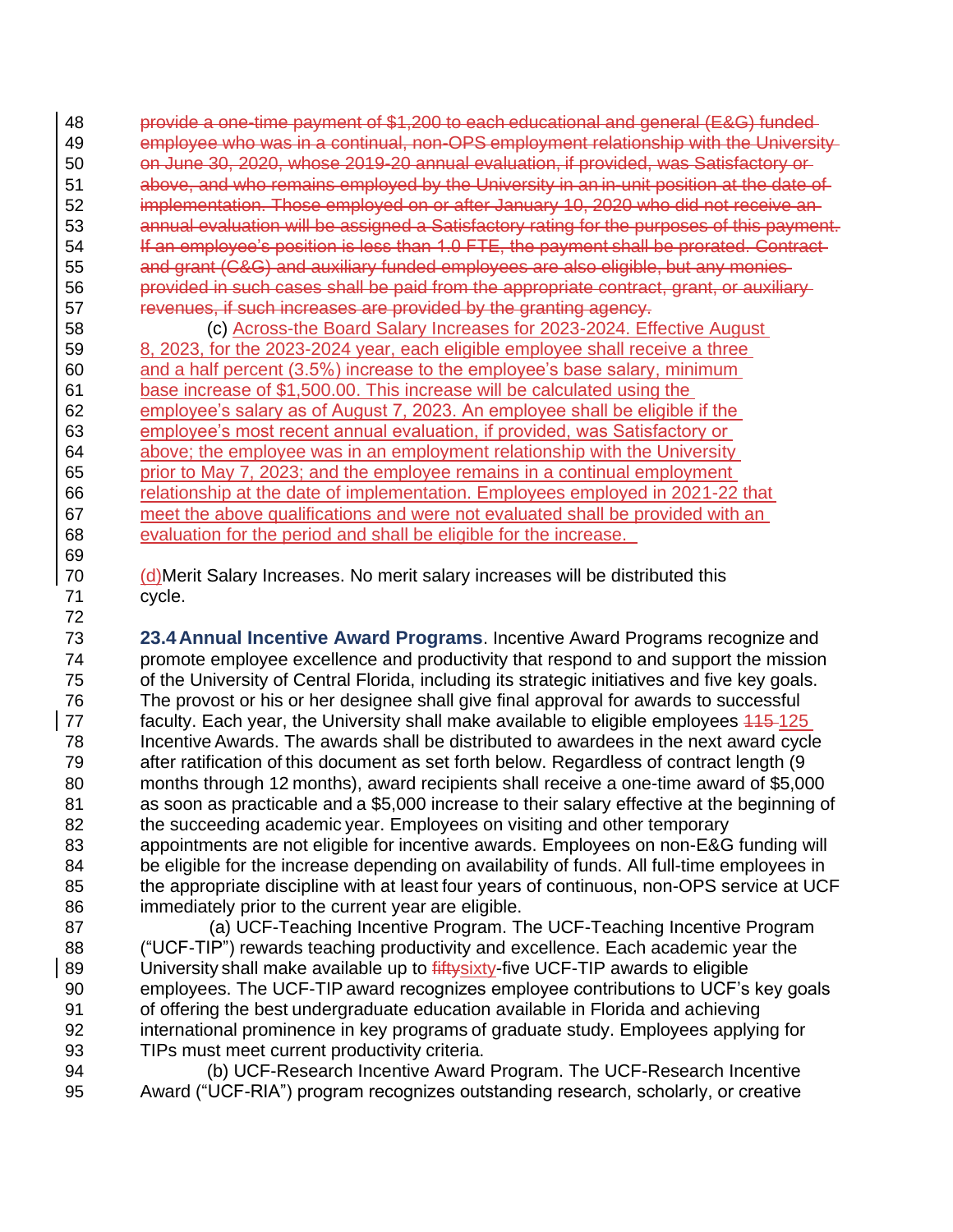activity that advances the body of knowledge in a particular field, including interdisciplinary research and collaborations. Each academic year the University shall make available up to fifty-five UCF-RIA awards to eligible employees. The UCF-RIA award recognizes employee contributions to UCF's key goal of achieving international prominence in research and creative activities.

 (c) Scholarship of Teaching and Learning Awards (SoTLs). SoTLs recognize discovery, reflection, and using evidence-based methods to research effective teaching and student learning. While the implementation of SoTL outcomes may result in teaching excellence and increased teaching effectiveness, this award recognizes scholarly efforts beyond teaching excellence. The University shall make available up to five SoTL awards.

 (d) Applications for Incentive Awards. Applications shall be completed online. These awards shall be made according to the criteria or procedures listed on the Faculty Excellence website.

(e) Incentive Award Selection.

 (1) TIPs/RIAs. College or unit committees for the TIP and RIA award programs shall be elected by and from the unit employees. The committees shall equitably represent the departments or units within them. Employees who plan to apply in the current cycle for a particular award shall not be eligible to serve on the committee. A committee chairperson for each incentive award program shall be elected by and from the college/unit committee. The chairperson shall charge the committee that members shall only consider the merits of the application. No additional outside information or discussion of position, e.g., instructor vs. tenure track employee, past awards, current 119 salary, etc., may be considered, nor may additional criteria be used. The committee shall review the award applications and shall submit a ranked list of recommended employees to the dean or dean's representative. In ranking the applicants, committee members shall only consider the merits of the application.

 a. Each committee member shall review all applications and transmit a preliminary ranking to the committee chair. Committee members may rank as many applicants as they deem merit the award, with the highest rank given to the top candidate (i.e., the highest rank equals the number of applicants, N), the next highest 127 rank being N-1, and so on. Applications that are not deemed acceptable for an award by a committee member shall be left unranked in that committee member's rankings.

 b. In larger colleges or units, subcommittees may be formed from the committee at-large in the interest of efficient evaluation of the incentive award applications. Each subcommittee must include at least three members, and every member of the committee at-large must serve on a subcommittee. The applications to be reviewed shall be equitably partitioned among the subcommittees. The subcommittees shall follow the ranking procedure outlined above to determine which applications they recommend to the committee at-large. Then the committee at-large 136 shall be convened to review the applications recommended by the subcommittees.

 c. The committee chair shall convene the committee (at-large) and review their initial rankings. Discussion shall be limited to information contained in the application and may focus on applicants with few or dispersed rankings.

 d. Following this discussion, the committee shall use a secret ballot to rank candidates using the procedure outlined in (a) above.

 e. A majority of voting committee members present must rank an applicant for that employee to be eligible for an incentive award.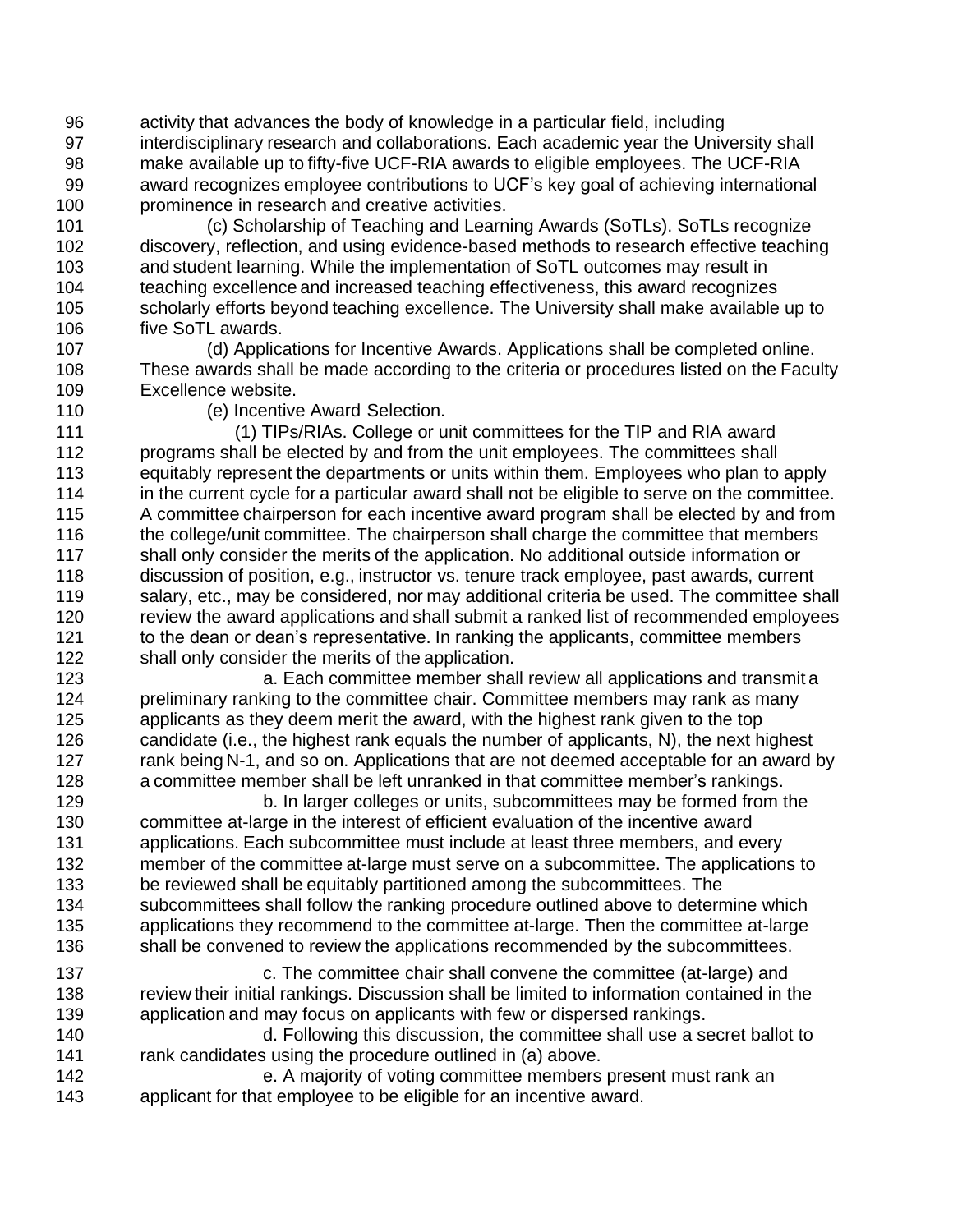f. The applicant with the highest mean rank (i.e., the sum of the applicant's rankings divided by the number of committee members present) shall have 146 the highest priority for an incentive award, the applicant with the next highest mean rank the next highest priority, and so on, until all applicants who received rankings by a majority of committee members present are ranked in order.

 g. In the case of T applicants with tied mean rank for the final T-1 or fewer available award(s), the procedure outlined in (a) above, with T being the highest possible rank, shall be used to break the ties. The ranking process outlined in (a) above shall be used as many times in succession as necessary until all such ties are resolved and a final ranked list is complete.

 h. The committee chair shall transmit this ranked list to the dean or dean's representative, or unit head who reviews and approves the awards. If the selection committee awards fewer than the number of awards available or if the dean or unit head does not approve an award from the list submitted by the selection committee, then the award(s) shall be retained in the same college or unit for one additional cycle before it is returned to the overall pool for apportionment.

 i. For purposes of TIP/RIA selection as stated above, "college" shall also include the group of employees whose primary assignment is in the College of Undergraduate Studies, the College of Graduate Studies, an institute or center. These employees shall be grouped together for purposes of calculating the number of awards available for each award category. The college committee shall consist of a member from each of the units represented.

 **23.5Excellence Awards**. The University shall implement the merit-based bonuses set forth below to recognize and promote employee excellence and productivity that respond to and support the mission of the University of Central Florida.

 (a) Trustee Chair Professorship. The UCF Trustee Chair Professorship is a multi-year appointment awarded to employees with an extraordinary record of accomplishment in the three primary areas of academic endeavor: teaching, research and service. The objective of this appointment is to recognize and celebrate outstanding performance with a title and resources commensurate with accomplishment.

 (1) Award recipients shall receive an annual budget of \$50,000 funded by the University. Up to \$25,000 can be used as a salary supplement. These chairs have a five-year appointment.

 (2) Each academic year, the University may award Trustee Chair Professorships.

 (3) The eligibility criteria for an applicant is holding the rank of tenured professor; the applicant must be recognized as a "foremost scholar" in his or her chosen area of expertise, meaning known as a preeminent scholar in his or her discipline; and have a positive impact to other scholars at UCF. Applications will be reviewed by a committee consisting of one Trustee Chair, one Pegasus Professor, the Chair of the Faculty Senate, and the Vice Provost for Faculty Excellence. An employee who holds 186 the rank of full professor shall be appointed by the UCF-UFF Chapter President to serve as an ex officio member of the committee, and shall not have a voting role except in the case of breaking any tie votes. The President and Provost or designee will make the final appointment.

 (b) Pegasus Professor. The Pegasus Professor award recognizes excellence in the three primary areas of academic endeavor: teaching, research and service.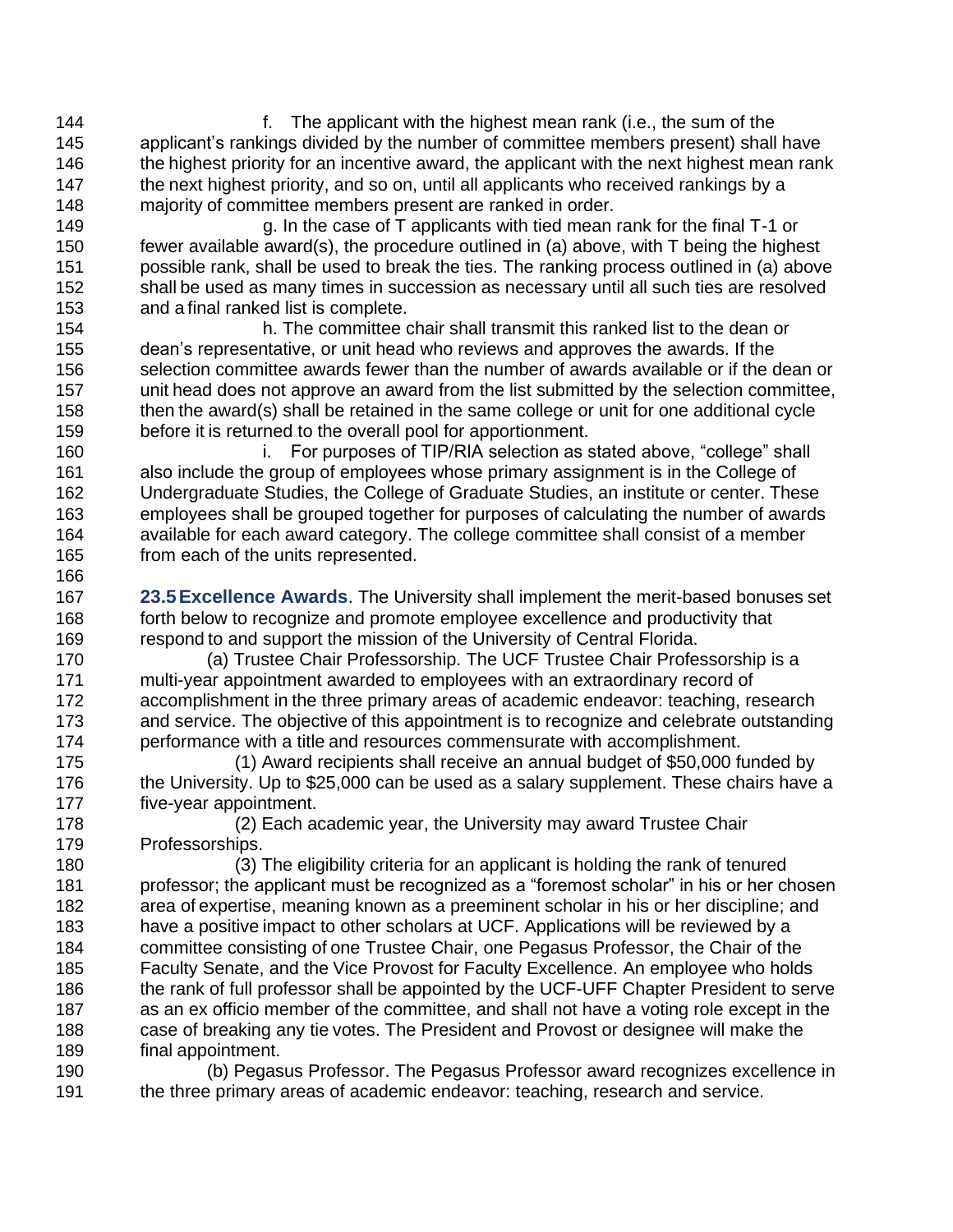(1) Award recipients shall receive a one-time payment of \$5,000 as well as a Pegasus statue.

 (2) Each academic year, the University may award Pegasus Professor awards.

 (3) The eligibility criteria is having completed five years at the rank of tenured professor at UCF; having achieved excellence in teaching, research and/or creative activity; and demonstrable service and scope of national and international impact. The awards are ultimately determined by the President or designee.

 (c) Excellence Awards. All full-time employees in the appropriate discipline with at least three years of continuous non-visiting, non-OPS service at UCF immediately prior to the current year are eligible, except for employees who have received a college or university excellence award in the past three academic years in the category for which they are applying. For some Excellence awards, additional eligibility criteria are specified below. Award recipients shall receive a one-time payment of \$2,000. Each academic year, the University shall award Excellence in Undergraduate Teaching awards, one University Award for Excellence in Undergraduate Teaching, Excellence in Graduate Teaching awards, one University Award for Excellence in Graduate Teaching, one University Award for Excellence in Faculty Academic Advising, Excellence in 210 Creative Scholarship & Research awards, and one four University Distinguished 211 Creative Scholarship & Research awards for excellence in one of the following categories: (a) Creative Arts & Humanities, (b) Social Sciences, (c) Physical Sciences, 213 and (d) Life/Medical Sciences, $_7$  one University Award for Excellence in Professional 214 Service, one Excellence in Librarianship award, and one Excellence in Instructional Design award and one Excellence in English Language Institute Instruction. In addition to 216 the winners of these Excellence Awards, the second and third place winners in each category will receive an honorable mention at the annual Founder's Day Ceremony.

(1) Excellence in Undergraduate Teaching awards.

 a. Eligibility. Employees must be assigned to teach at least two undergraduate courses in the current academic year and to have taught at least six undergraduate courses over the preceding three academic years.

 b. The criteria for evaluating applicants' files shall include three major categories:

1. Innovations to improve undergraduate teaching;

2. Undergraduate teaching accomplishments/honors;

3. Evidence of impact on undergraduate teaching.

(2) Excellence in Graduate Teaching Awards.

 a. Eligibility. Employees must have contributed significantly to graduate education, including substantial teaching of graduate courses (including thesis and dissertation courses) over the current academic year and the three preceding academic years.

b. The criteria for evaluating applicants' files shall include three major

categories:

1. Innovations to improve graduate teaching;

2. Graduate TeachingAccomplishments/honors;

3. Evidence of impact on graduate teaching.

(3) Excellence in Research Awards

a. Eligibility. Employees must have an assignment of at least 0.10 FTE in

research over each of the three immediately preceding years and the current year at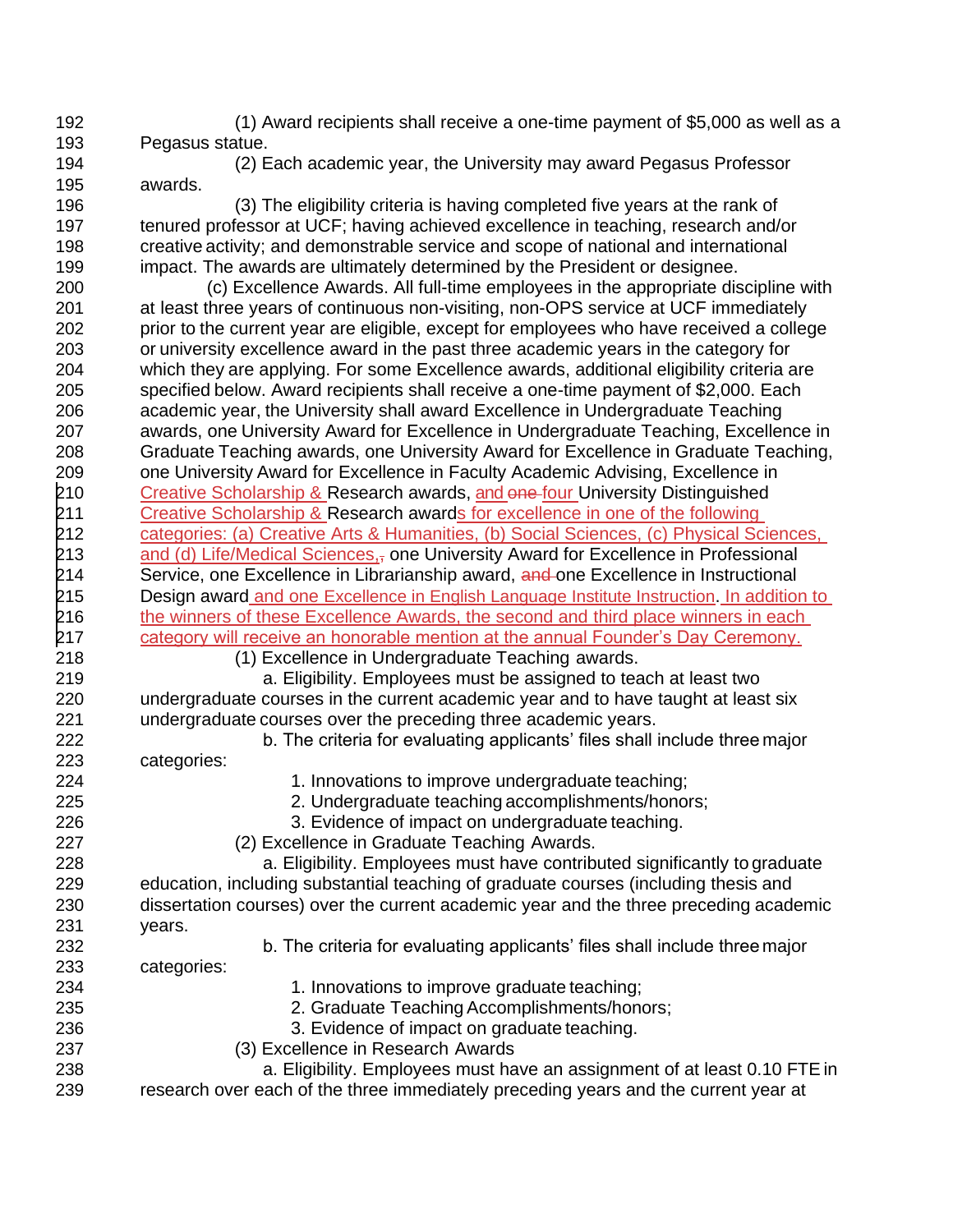| b. The criteria for evaluating applicants' files shall include three major<br>241<br>242<br>categories.<br>243<br>1. cumulative value and impact of research efforts at UCF within the<br>244<br>discipline and to society;<br>2. Recognition of research impact by the individual's peers in the<br>245<br>246<br>same or in related disciplines;<br>3. Publication/dissemination and presentation of research results.<br>247<br>(4) Excellence in Faculty Academic Advising.<br>248<br>a. Eligibility. All employees who currently advise and who have advised<br>249<br>250<br>undergraduate students over the preceding three academic years are eligible.<br>251<br>b. The criteria for evaluating applicants' files shall include three major<br>252<br>categories:<br>253<br>1. Evidence of extra effort to improve advising;<br>254<br>2. Evidence that students have been sensitively and appropriately<br>255<br>informed and guided concerning career choices and academic opportunities;<br>256<br>3. Evidence that the nominee serves as a role model in the pursuit of<br>learning.<br>257<br>(5) University Awards for Excellence in Professional Service.<br>258<br>a. Eligibility. Employees who are assigned an FTE of 0.10 for<br>259<br>260<br>professional service duties over the current year and for each of the three preceding<br>261<br>academic years are eligible.<br>262<br>b. The criteria for evaluating applicants' files shall include three major<br>263<br>categories:<br>1. Evidence of effectiveness in service to the university by<br>264<br>265<br>highlighting leadership contributions;<br>266<br>2. Evidence of significant accomplishment in professional<br>267<br>organizations in the nominee's discipline;<br>268<br>3.<br>Evidence of recognition for outreach activities, service, and<br>269<br>leadership contributions to community organizations.<br>270<br>(6) Excellence in Librarianship.<br>271<br>a. Eligibility. Employees who have served at UCF as a librarian on a<br>272<br>permanent line for the current year and at least the three years immediately preceding<br>273<br>the current year are eligible.<br>274<br>b. The criteria for evaluating applicant's files shall include two major<br>275<br>categories:<br>276<br>1. Evidence of extra effort to improve library services and collections;<br>277<br>Evidence of a sustained period of excellence in the library<br>2.<br>278<br>profession.<br>279<br>(7) Excellence in Instructional Design.<br>280<br>a. Eligibility. Must be an instructional designer on a non-visiting, non-<br>281<br>OPS 12-month contract at the time of nomination and over the three preceding academic<br>282<br>years.<br>b. The criteria for evaluating applicant's files shall include two major<br>283<br>284<br>categories:<br>285<br>1. Innovative contributions to UCF and/or the ID field;<br>2. Evidence of outstanding effort to promote quality of online<br>286<br>287<br>instruction and improve relationships with faculty members at UCF. | 240 | UCF. |
|---------------------------------------------------------------------------------------------------------------------------------------------------------------------------------------------------------------------------------------------------------------------------------------------------------------------------------------------------------------------------------------------------------------------------------------------------------------------------------------------------------------------------------------------------------------------------------------------------------------------------------------------------------------------------------------------------------------------------------------------------------------------------------------------------------------------------------------------------------------------------------------------------------------------------------------------------------------------------------------------------------------------------------------------------------------------------------------------------------------------------------------------------------------------------------------------------------------------------------------------------------------------------------------------------------------------------------------------------------------------------------------------------------------------------------------------------------------------------------------------------------------------------------------------------------------------------------------------------------------------------------------------------------------------------------------------------------------------------------------------------------------------------------------------------------------------------------------------------------------------------------------------------------------------------------------------------------------------------------------------------------------------------------------------------------------------------------------------------------------------------------------------------------------------------------------------------------------------------------------------------------------------------------------------------------------------------------------------------------------------------------------------------------------------------------------------------------------------------------------------------------------------------------------------------------------------------------------------------------------------------------------------------------------------------------------------------------------------------------------------------------------------------------------------------------------------------------------------------------------------------------------------------------------------------------------------------------------------------------------------------------------------------------------------------------------------|-----|------|
|                                                                                                                                                                                                                                                                                                                                                                                                                                                                                                                                                                                                                                                                                                                                                                                                                                                                                                                                                                                                                                                                                                                                                                                                                                                                                                                                                                                                                                                                                                                                                                                                                                                                                                                                                                                                                                                                                                                                                                                                                                                                                                                                                                                                                                                                                                                                                                                                                                                                                                                                                                                                                                                                                                                                                                                                                                                                                                                                                                                                                                                                     |     |      |
|                                                                                                                                                                                                                                                                                                                                                                                                                                                                                                                                                                                                                                                                                                                                                                                                                                                                                                                                                                                                                                                                                                                                                                                                                                                                                                                                                                                                                                                                                                                                                                                                                                                                                                                                                                                                                                                                                                                                                                                                                                                                                                                                                                                                                                                                                                                                                                                                                                                                                                                                                                                                                                                                                                                                                                                                                                                                                                                                                                                                                                                                     |     |      |
|                                                                                                                                                                                                                                                                                                                                                                                                                                                                                                                                                                                                                                                                                                                                                                                                                                                                                                                                                                                                                                                                                                                                                                                                                                                                                                                                                                                                                                                                                                                                                                                                                                                                                                                                                                                                                                                                                                                                                                                                                                                                                                                                                                                                                                                                                                                                                                                                                                                                                                                                                                                                                                                                                                                                                                                                                                                                                                                                                                                                                                                                     |     |      |
|                                                                                                                                                                                                                                                                                                                                                                                                                                                                                                                                                                                                                                                                                                                                                                                                                                                                                                                                                                                                                                                                                                                                                                                                                                                                                                                                                                                                                                                                                                                                                                                                                                                                                                                                                                                                                                                                                                                                                                                                                                                                                                                                                                                                                                                                                                                                                                                                                                                                                                                                                                                                                                                                                                                                                                                                                                                                                                                                                                                                                                                                     |     |      |
|                                                                                                                                                                                                                                                                                                                                                                                                                                                                                                                                                                                                                                                                                                                                                                                                                                                                                                                                                                                                                                                                                                                                                                                                                                                                                                                                                                                                                                                                                                                                                                                                                                                                                                                                                                                                                                                                                                                                                                                                                                                                                                                                                                                                                                                                                                                                                                                                                                                                                                                                                                                                                                                                                                                                                                                                                                                                                                                                                                                                                                                                     |     |      |
|                                                                                                                                                                                                                                                                                                                                                                                                                                                                                                                                                                                                                                                                                                                                                                                                                                                                                                                                                                                                                                                                                                                                                                                                                                                                                                                                                                                                                                                                                                                                                                                                                                                                                                                                                                                                                                                                                                                                                                                                                                                                                                                                                                                                                                                                                                                                                                                                                                                                                                                                                                                                                                                                                                                                                                                                                                                                                                                                                                                                                                                                     |     |      |
|                                                                                                                                                                                                                                                                                                                                                                                                                                                                                                                                                                                                                                                                                                                                                                                                                                                                                                                                                                                                                                                                                                                                                                                                                                                                                                                                                                                                                                                                                                                                                                                                                                                                                                                                                                                                                                                                                                                                                                                                                                                                                                                                                                                                                                                                                                                                                                                                                                                                                                                                                                                                                                                                                                                                                                                                                                                                                                                                                                                                                                                                     |     |      |
|                                                                                                                                                                                                                                                                                                                                                                                                                                                                                                                                                                                                                                                                                                                                                                                                                                                                                                                                                                                                                                                                                                                                                                                                                                                                                                                                                                                                                                                                                                                                                                                                                                                                                                                                                                                                                                                                                                                                                                                                                                                                                                                                                                                                                                                                                                                                                                                                                                                                                                                                                                                                                                                                                                                                                                                                                                                                                                                                                                                                                                                                     |     |      |
|                                                                                                                                                                                                                                                                                                                                                                                                                                                                                                                                                                                                                                                                                                                                                                                                                                                                                                                                                                                                                                                                                                                                                                                                                                                                                                                                                                                                                                                                                                                                                                                                                                                                                                                                                                                                                                                                                                                                                                                                                                                                                                                                                                                                                                                                                                                                                                                                                                                                                                                                                                                                                                                                                                                                                                                                                                                                                                                                                                                                                                                                     |     |      |
|                                                                                                                                                                                                                                                                                                                                                                                                                                                                                                                                                                                                                                                                                                                                                                                                                                                                                                                                                                                                                                                                                                                                                                                                                                                                                                                                                                                                                                                                                                                                                                                                                                                                                                                                                                                                                                                                                                                                                                                                                                                                                                                                                                                                                                                                                                                                                                                                                                                                                                                                                                                                                                                                                                                                                                                                                                                                                                                                                                                                                                                                     |     |      |
|                                                                                                                                                                                                                                                                                                                                                                                                                                                                                                                                                                                                                                                                                                                                                                                                                                                                                                                                                                                                                                                                                                                                                                                                                                                                                                                                                                                                                                                                                                                                                                                                                                                                                                                                                                                                                                                                                                                                                                                                                                                                                                                                                                                                                                                                                                                                                                                                                                                                                                                                                                                                                                                                                                                                                                                                                                                                                                                                                                                                                                                                     |     |      |
|                                                                                                                                                                                                                                                                                                                                                                                                                                                                                                                                                                                                                                                                                                                                                                                                                                                                                                                                                                                                                                                                                                                                                                                                                                                                                                                                                                                                                                                                                                                                                                                                                                                                                                                                                                                                                                                                                                                                                                                                                                                                                                                                                                                                                                                                                                                                                                                                                                                                                                                                                                                                                                                                                                                                                                                                                                                                                                                                                                                                                                                                     |     |      |
|                                                                                                                                                                                                                                                                                                                                                                                                                                                                                                                                                                                                                                                                                                                                                                                                                                                                                                                                                                                                                                                                                                                                                                                                                                                                                                                                                                                                                                                                                                                                                                                                                                                                                                                                                                                                                                                                                                                                                                                                                                                                                                                                                                                                                                                                                                                                                                                                                                                                                                                                                                                                                                                                                                                                                                                                                                                                                                                                                                                                                                                                     |     |      |
|                                                                                                                                                                                                                                                                                                                                                                                                                                                                                                                                                                                                                                                                                                                                                                                                                                                                                                                                                                                                                                                                                                                                                                                                                                                                                                                                                                                                                                                                                                                                                                                                                                                                                                                                                                                                                                                                                                                                                                                                                                                                                                                                                                                                                                                                                                                                                                                                                                                                                                                                                                                                                                                                                                                                                                                                                                                                                                                                                                                                                                                                     |     |      |
|                                                                                                                                                                                                                                                                                                                                                                                                                                                                                                                                                                                                                                                                                                                                                                                                                                                                                                                                                                                                                                                                                                                                                                                                                                                                                                                                                                                                                                                                                                                                                                                                                                                                                                                                                                                                                                                                                                                                                                                                                                                                                                                                                                                                                                                                                                                                                                                                                                                                                                                                                                                                                                                                                                                                                                                                                                                                                                                                                                                                                                                                     |     |      |
|                                                                                                                                                                                                                                                                                                                                                                                                                                                                                                                                                                                                                                                                                                                                                                                                                                                                                                                                                                                                                                                                                                                                                                                                                                                                                                                                                                                                                                                                                                                                                                                                                                                                                                                                                                                                                                                                                                                                                                                                                                                                                                                                                                                                                                                                                                                                                                                                                                                                                                                                                                                                                                                                                                                                                                                                                                                                                                                                                                                                                                                                     |     |      |
|                                                                                                                                                                                                                                                                                                                                                                                                                                                                                                                                                                                                                                                                                                                                                                                                                                                                                                                                                                                                                                                                                                                                                                                                                                                                                                                                                                                                                                                                                                                                                                                                                                                                                                                                                                                                                                                                                                                                                                                                                                                                                                                                                                                                                                                                                                                                                                                                                                                                                                                                                                                                                                                                                                                                                                                                                                                                                                                                                                                                                                                                     |     |      |
|                                                                                                                                                                                                                                                                                                                                                                                                                                                                                                                                                                                                                                                                                                                                                                                                                                                                                                                                                                                                                                                                                                                                                                                                                                                                                                                                                                                                                                                                                                                                                                                                                                                                                                                                                                                                                                                                                                                                                                                                                                                                                                                                                                                                                                                                                                                                                                                                                                                                                                                                                                                                                                                                                                                                                                                                                                                                                                                                                                                                                                                                     |     |      |
|                                                                                                                                                                                                                                                                                                                                                                                                                                                                                                                                                                                                                                                                                                                                                                                                                                                                                                                                                                                                                                                                                                                                                                                                                                                                                                                                                                                                                                                                                                                                                                                                                                                                                                                                                                                                                                                                                                                                                                                                                                                                                                                                                                                                                                                                                                                                                                                                                                                                                                                                                                                                                                                                                                                                                                                                                                                                                                                                                                                                                                                                     |     |      |
|                                                                                                                                                                                                                                                                                                                                                                                                                                                                                                                                                                                                                                                                                                                                                                                                                                                                                                                                                                                                                                                                                                                                                                                                                                                                                                                                                                                                                                                                                                                                                                                                                                                                                                                                                                                                                                                                                                                                                                                                                                                                                                                                                                                                                                                                                                                                                                                                                                                                                                                                                                                                                                                                                                                                                                                                                                                                                                                                                                                                                                                                     |     |      |
|                                                                                                                                                                                                                                                                                                                                                                                                                                                                                                                                                                                                                                                                                                                                                                                                                                                                                                                                                                                                                                                                                                                                                                                                                                                                                                                                                                                                                                                                                                                                                                                                                                                                                                                                                                                                                                                                                                                                                                                                                                                                                                                                                                                                                                                                                                                                                                                                                                                                                                                                                                                                                                                                                                                                                                                                                                                                                                                                                                                                                                                                     |     |      |
|                                                                                                                                                                                                                                                                                                                                                                                                                                                                                                                                                                                                                                                                                                                                                                                                                                                                                                                                                                                                                                                                                                                                                                                                                                                                                                                                                                                                                                                                                                                                                                                                                                                                                                                                                                                                                                                                                                                                                                                                                                                                                                                                                                                                                                                                                                                                                                                                                                                                                                                                                                                                                                                                                                                                                                                                                                                                                                                                                                                                                                                                     |     |      |
|                                                                                                                                                                                                                                                                                                                                                                                                                                                                                                                                                                                                                                                                                                                                                                                                                                                                                                                                                                                                                                                                                                                                                                                                                                                                                                                                                                                                                                                                                                                                                                                                                                                                                                                                                                                                                                                                                                                                                                                                                                                                                                                                                                                                                                                                                                                                                                                                                                                                                                                                                                                                                                                                                                                                                                                                                                                                                                                                                                                                                                                                     |     |      |
|                                                                                                                                                                                                                                                                                                                                                                                                                                                                                                                                                                                                                                                                                                                                                                                                                                                                                                                                                                                                                                                                                                                                                                                                                                                                                                                                                                                                                                                                                                                                                                                                                                                                                                                                                                                                                                                                                                                                                                                                                                                                                                                                                                                                                                                                                                                                                                                                                                                                                                                                                                                                                                                                                                                                                                                                                                                                                                                                                                                                                                                                     |     |      |
|                                                                                                                                                                                                                                                                                                                                                                                                                                                                                                                                                                                                                                                                                                                                                                                                                                                                                                                                                                                                                                                                                                                                                                                                                                                                                                                                                                                                                                                                                                                                                                                                                                                                                                                                                                                                                                                                                                                                                                                                                                                                                                                                                                                                                                                                                                                                                                                                                                                                                                                                                                                                                                                                                                                                                                                                                                                                                                                                                                                                                                                                     |     |      |
|                                                                                                                                                                                                                                                                                                                                                                                                                                                                                                                                                                                                                                                                                                                                                                                                                                                                                                                                                                                                                                                                                                                                                                                                                                                                                                                                                                                                                                                                                                                                                                                                                                                                                                                                                                                                                                                                                                                                                                                                                                                                                                                                                                                                                                                                                                                                                                                                                                                                                                                                                                                                                                                                                                                                                                                                                                                                                                                                                                                                                                                                     |     |      |
|                                                                                                                                                                                                                                                                                                                                                                                                                                                                                                                                                                                                                                                                                                                                                                                                                                                                                                                                                                                                                                                                                                                                                                                                                                                                                                                                                                                                                                                                                                                                                                                                                                                                                                                                                                                                                                                                                                                                                                                                                                                                                                                                                                                                                                                                                                                                                                                                                                                                                                                                                                                                                                                                                                                                                                                                                                                                                                                                                                                                                                                                     |     |      |
|                                                                                                                                                                                                                                                                                                                                                                                                                                                                                                                                                                                                                                                                                                                                                                                                                                                                                                                                                                                                                                                                                                                                                                                                                                                                                                                                                                                                                                                                                                                                                                                                                                                                                                                                                                                                                                                                                                                                                                                                                                                                                                                                                                                                                                                                                                                                                                                                                                                                                                                                                                                                                                                                                                                                                                                                                                                                                                                                                                                                                                                                     |     |      |
|                                                                                                                                                                                                                                                                                                                                                                                                                                                                                                                                                                                                                                                                                                                                                                                                                                                                                                                                                                                                                                                                                                                                                                                                                                                                                                                                                                                                                                                                                                                                                                                                                                                                                                                                                                                                                                                                                                                                                                                                                                                                                                                                                                                                                                                                                                                                                                                                                                                                                                                                                                                                                                                                                                                                                                                                                                                                                                                                                                                                                                                                     |     |      |
|                                                                                                                                                                                                                                                                                                                                                                                                                                                                                                                                                                                                                                                                                                                                                                                                                                                                                                                                                                                                                                                                                                                                                                                                                                                                                                                                                                                                                                                                                                                                                                                                                                                                                                                                                                                                                                                                                                                                                                                                                                                                                                                                                                                                                                                                                                                                                                                                                                                                                                                                                                                                                                                                                                                                                                                                                                                                                                                                                                                                                                                                     |     |      |
|                                                                                                                                                                                                                                                                                                                                                                                                                                                                                                                                                                                                                                                                                                                                                                                                                                                                                                                                                                                                                                                                                                                                                                                                                                                                                                                                                                                                                                                                                                                                                                                                                                                                                                                                                                                                                                                                                                                                                                                                                                                                                                                                                                                                                                                                                                                                                                                                                                                                                                                                                                                                                                                                                                                                                                                                                                                                                                                                                                                                                                                                     |     |      |
|                                                                                                                                                                                                                                                                                                                                                                                                                                                                                                                                                                                                                                                                                                                                                                                                                                                                                                                                                                                                                                                                                                                                                                                                                                                                                                                                                                                                                                                                                                                                                                                                                                                                                                                                                                                                                                                                                                                                                                                                                                                                                                                                                                                                                                                                                                                                                                                                                                                                                                                                                                                                                                                                                                                                                                                                                                                                                                                                                                                                                                                                     |     |      |
|                                                                                                                                                                                                                                                                                                                                                                                                                                                                                                                                                                                                                                                                                                                                                                                                                                                                                                                                                                                                                                                                                                                                                                                                                                                                                                                                                                                                                                                                                                                                                                                                                                                                                                                                                                                                                                                                                                                                                                                                                                                                                                                                                                                                                                                                                                                                                                                                                                                                                                                                                                                                                                                                                                                                                                                                                                                                                                                                                                                                                                                                     |     |      |
|                                                                                                                                                                                                                                                                                                                                                                                                                                                                                                                                                                                                                                                                                                                                                                                                                                                                                                                                                                                                                                                                                                                                                                                                                                                                                                                                                                                                                                                                                                                                                                                                                                                                                                                                                                                                                                                                                                                                                                                                                                                                                                                                                                                                                                                                                                                                                                                                                                                                                                                                                                                                                                                                                                                                                                                                                                                                                                                                                                                                                                                                     |     |      |
|                                                                                                                                                                                                                                                                                                                                                                                                                                                                                                                                                                                                                                                                                                                                                                                                                                                                                                                                                                                                                                                                                                                                                                                                                                                                                                                                                                                                                                                                                                                                                                                                                                                                                                                                                                                                                                                                                                                                                                                                                                                                                                                                                                                                                                                                                                                                                                                                                                                                                                                                                                                                                                                                                                                                                                                                                                                                                                                                                                                                                                                                     |     |      |
|                                                                                                                                                                                                                                                                                                                                                                                                                                                                                                                                                                                                                                                                                                                                                                                                                                                                                                                                                                                                                                                                                                                                                                                                                                                                                                                                                                                                                                                                                                                                                                                                                                                                                                                                                                                                                                                                                                                                                                                                                                                                                                                                                                                                                                                                                                                                                                                                                                                                                                                                                                                                                                                                                                                                                                                                                                                                                                                                                                                                                                                                     |     |      |
|                                                                                                                                                                                                                                                                                                                                                                                                                                                                                                                                                                                                                                                                                                                                                                                                                                                                                                                                                                                                                                                                                                                                                                                                                                                                                                                                                                                                                                                                                                                                                                                                                                                                                                                                                                                                                                                                                                                                                                                                                                                                                                                                                                                                                                                                                                                                                                                                                                                                                                                                                                                                                                                                                                                                                                                                                                                                                                                                                                                                                                                                     |     |      |
|                                                                                                                                                                                                                                                                                                                                                                                                                                                                                                                                                                                                                                                                                                                                                                                                                                                                                                                                                                                                                                                                                                                                                                                                                                                                                                                                                                                                                                                                                                                                                                                                                                                                                                                                                                                                                                                                                                                                                                                                                                                                                                                                                                                                                                                                                                                                                                                                                                                                                                                                                                                                                                                                                                                                                                                                                                                                                                                                                                                                                                                                     |     |      |
|                                                                                                                                                                                                                                                                                                                                                                                                                                                                                                                                                                                                                                                                                                                                                                                                                                                                                                                                                                                                                                                                                                                                                                                                                                                                                                                                                                                                                                                                                                                                                                                                                                                                                                                                                                                                                                                                                                                                                                                                                                                                                                                                                                                                                                                                                                                                                                                                                                                                                                                                                                                                                                                                                                                                                                                                                                                                                                                                                                                                                                                                     |     |      |
|                                                                                                                                                                                                                                                                                                                                                                                                                                                                                                                                                                                                                                                                                                                                                                                                                                                                                                                                                                                                                                                                                                                                                                                                                                                                                                                                                                                                                                                                                                                                                                                                                                                                                                                                                                                                                                                                                                                                                                                                                                                                                                                                                                                                                                                                                                                                                                                                                                                                                                                                                                                                                                                                                                                                                                                                                                                                                                                                                                                                                                                                     |     |      |
|                                                                                                                                                                                                                                                                                                                                                                                                                                                                                                                                                                                                                                                                                                                                                                                                                                                                                                                                                                                                                                                                                                                                                                                                                                                                                                                                                                                                                                                                                                                                                                                                                                                                                                                                                                                                                                                                                                                                                                                                                                                                                                                                                                                                                                                                                                                                                                                                                                                                                                                                                                                                                                                                                                                                                                                                                                                                                                                                                                                                                                                                     |     |      |
|                                                                                                                                                                                                                                                                                                                                                                                                                                                                                                                                                                                                                                                                                                                                                                                                                                                                                                                                                                                                                                                                                                                                                                                                                                                                                                                                                                                                                                                                                                                                                                                                                                                                                                                                                                                                                                                                                                                                                                                                                                                                                                                                                                                                                                                                                                                                                                                                                                                                                                                                                                                                                                                                                                                                                                                                                                                                                                                                                                                                                                                                     |     |      |
|                                                                                                                                                                                                                                                                                                                                                                                                                                                                                                                                                                                                                                                                                                                                                                                                                                                                                                                                                                                                                                                                                                                                                                                                                                                                                                                                                                                                                                                                                                                                                                                                                                                                                                                                                                                                                                                                                                                                                                                                                                                                                                                                                                                                                                                                                                                                                                                                                                                                                                                                                                                                                                                                                                                                                                                                                                                                                                                                                                                                                                                                     |     |      |
|                                                                                                                                                                                                                                                                                                                                                                                                                                                                                                                                                                                                                                                                                                                                                                                                                                                                                                                                                                                                                                                                                                                                                                                                                                                                                                                                                                                                                                                                                                                                                                                                                                                                                                                                                                                                                                                                                                                                                                                                                                                                                                                                                                                                                                                                                                                                                                                                                                                                                                                                                                                                                                                                                                                                                                                                                                                                                                                                                                                                                                                                     |     |      |
|                                                                                                                                                                                                                                                                                                                                                                                                                                                                                                                                                                                                                                                                                                                                                                                                                                                                                                                                                                                                                                                                                                                                                                                                                                                                                                                                                                                                                                                                                                                                                                                                                                                                                                                                                                                                                                                                                                                                                                                                                                                                                                                                                                                                                                                                                                                                                                                                                                                                                                                                                                                                                                                                                                                                                                                                                                                                                                                                                                                                                                                                     |     |      |
|                                                                                                                                                                                                                                                                                                                                                                                                                                                                                                                                                                                                                                                                                                                                                                                                                                                                                                                                                                                                                                                                                                                                                                                                                                                                                                                                                                                                                                                                                                                                                                                                                                                                                                                                                                                                                                                                                                                                                                                                                                                                                                                                                                                                                                                                                                                                                                                                                                                                                                                                                                                                                                                                                                                                                                                                                                                                                                                                                                                                                                                                     |     |      |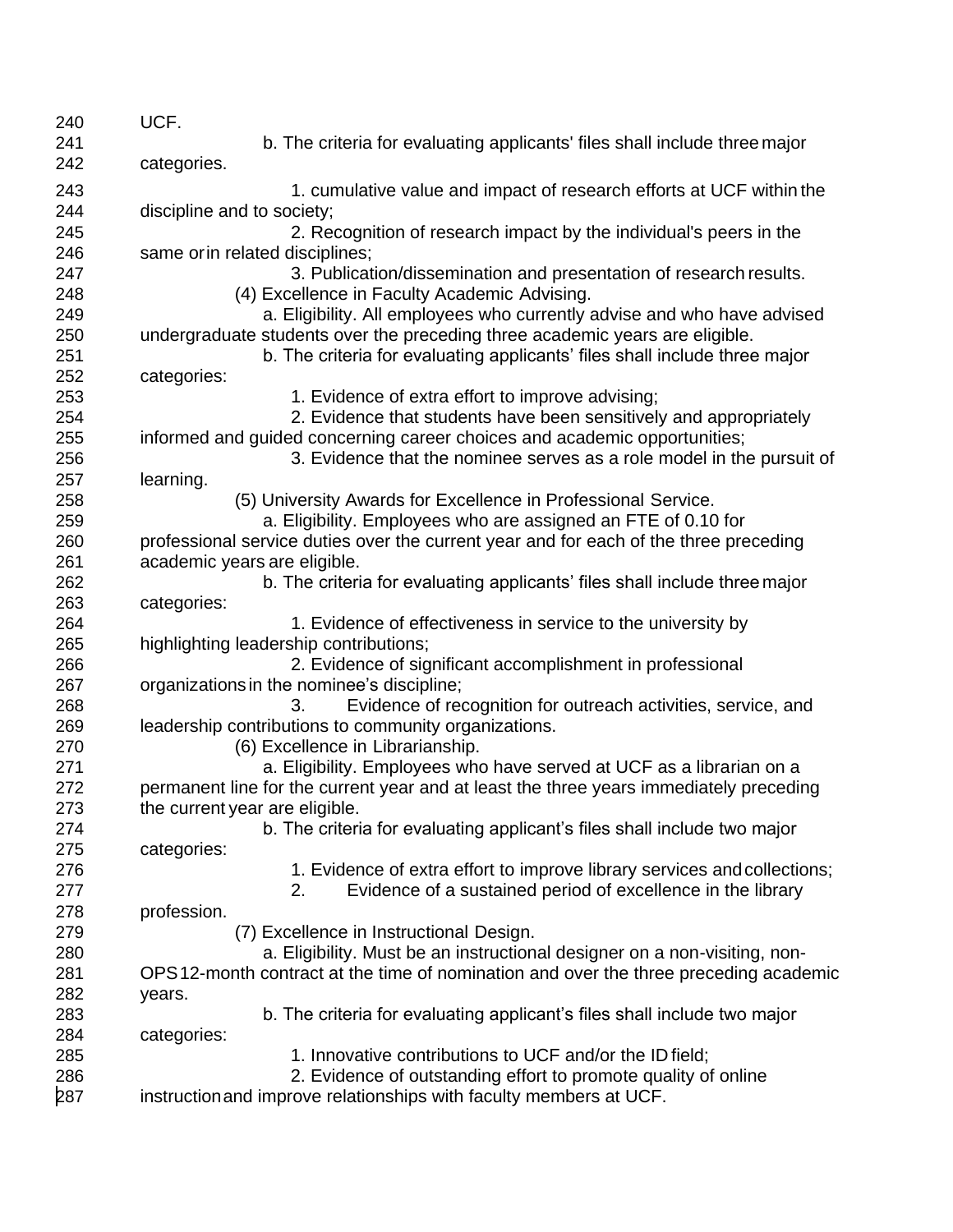| <u>(8) Excellence in English Language Institute Instruction.</u>                                                       |
|------------------------------------------------------------------------------------------------------------------------|
| a. Eligibility. Must have a full-time, non-visiting, non-OPS                                                           |
| appointment at ELI for the current academic year and for the three preceding academic                                  |
| years.                                                                                                                 |
| b. The criteria for evaluating applicant's files shall include three major                                             |
| categories:                                                                                                            |
| 1. Evidence of innovative contributions to UCF or the ELI field;                                                       |
| 2. Evidence of extra effort to improve ELI success;                                                                    |
| 3. Evidence of a sustained period of excellence in ELI.                                                                |
| (8) Recommendations for these awards are made by various committees                                                    |
| and are ultimately determined by the President or designee.                                                            |
|                                                                                                                        |
| 23.6 Salary Increases for Employees Funded by Contracts and Grants.                                                    |
| (a) Employees on contracts or grants shall receive salary increases equivalent                                         |
| to similar employees on Education and General (E&G) funding, provided that such                                        |
| salary increases are permitted by the terms of the contract or grant and adequate funds                                |
| are available for this purpose in the contract or grant. In the event such salary increases                            |
| are not permitted by the                                                                                               |
| terms of the contract or grant, or in the event adequate funds are not provided, the                                   |
| University's representative shall seek to have the contract or grant modified to permit or                             |
| fund such increases.                                                                                                   |
| (b) Nothing contained herein shall prevent employees whose salaries are                                                |
| funded by grant agencies from being allotted raises higher than those provided in this                                 |
| Agreement if such increases are provided by the granting agency.                                                       |
|                                                                                                                        |
| 23.7 Administrative Discretion Increases. From the date of ratification of this                                        |
| document, through August 31, 2021, the University may provide Administrative                                           |
| Discretion Increases up to one and one-half percent (1.5%) of the total salary rate of                                 |
| employees who were in an employment relationship with the University on May 6, 2020.                                   |
| Any Administrative Discretion Increase provided to contract and grant (C&G) employees,                                 |
| any court-ordered or court-approved salary increase, any prevailing wage adjustment for                                |
| the purpose of qualifying for immigration status, or any salary increase to settle a                                   |
| legitimate, broad-based employment dispute shall not be subject to the terms and                                       |
| limitations of this Section.                                                                                           |
| (a) The University may provide Administrative Discretion Increases for verified                                        |
| written offers of outside employment, special achievements, merit, compression and                                     |
| inversion, equity and market equity considerations, and similar special situations to                                  |
| employees in the bargaining unit.<br>(b) Administrative Discretionary Increases for verified written offers of outside |
| employment shall not be subject to the one and one-half percent (1.5%) salary rate                                     |
| limitation.                                                                                                            |
| (c) UFF Notification. At least 14 days prior to the effective date of any such                                         |
| increase, the University shall provide to the UFF a written notification of the increase                               |
| which states the name of the employee, the rank and discipline of the employee, the                                    |
| amount of the increase, and the reason for the increase.                                                               |
| (d) The University's ability to provide Administrative Discretion Increases shall                                      |
| expire August 31, 2021-2024 and shall not become part of the status quo.                                               |
|                                                                                                                        |
|                                                                                                                        |